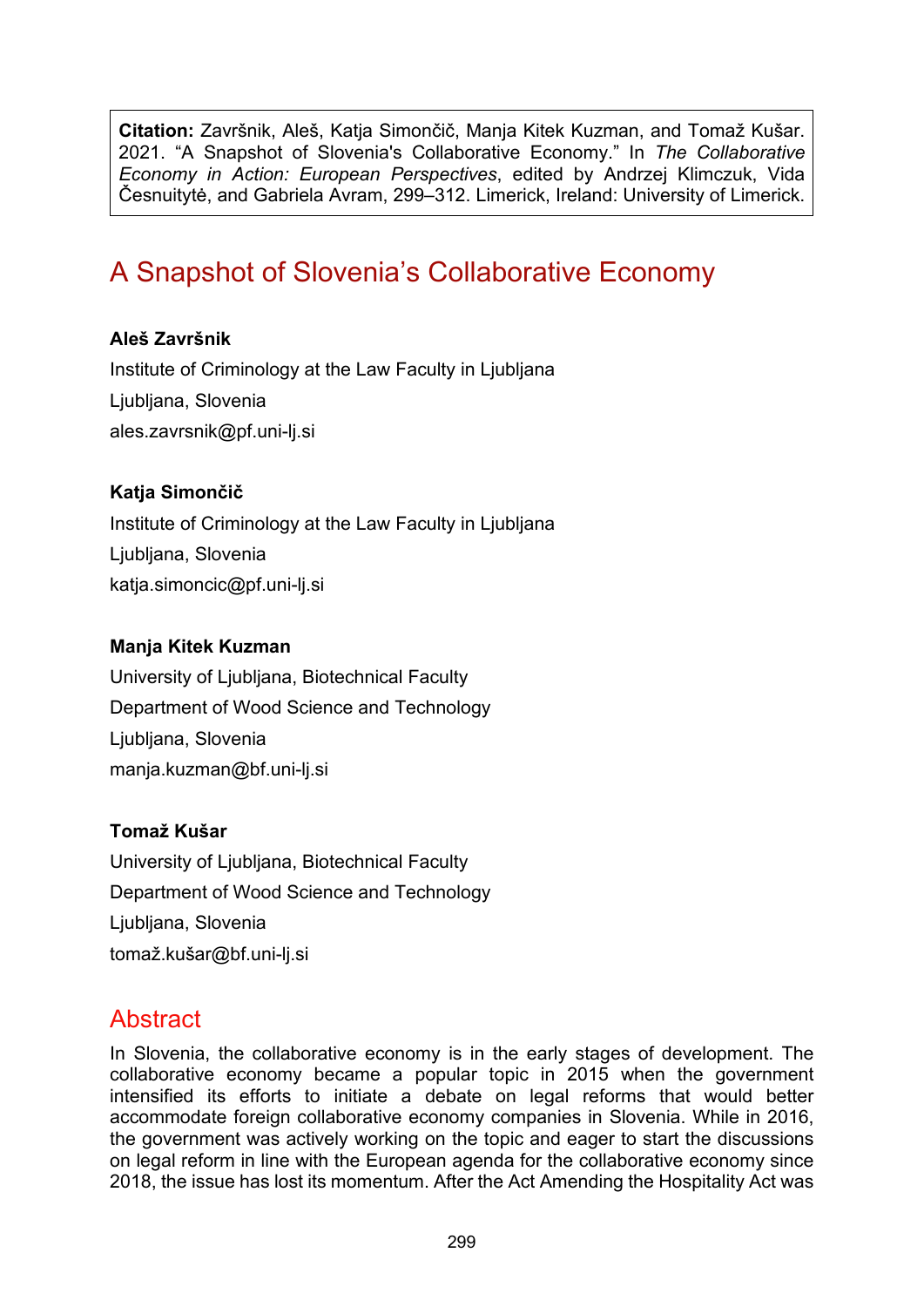adopted, the government has slowed down its efforts to create a regulatory framework conducive to the needs of the collaborative economy. Nevertheless, the practice is becoming more and more common, with several sharing initiatives surfacing in the past few years. Most collaborative economy services are not yet subject to taxation and regulation, one of the most pressing questions that will have to be answered in Slovenia is how to regulate and tax the collaborative economy.

**Keywords:** Sharing Economy, Collaborative Economy, Slovenia, Airbnb, Uber

### **Introduction**

The collaborative economy became a popular topic in Slovenia in 2015 when the government intensified its efforts to initiate a debate on legal reforms that would better accommodate foreign collaborative economy companies in Slovenia. While in 2016, the government was actively working on the topic and eager to start the discussions on legal reform in line with the European agenda for the collaborative economy since 2018, the issue has lost its momentum. After the Act Amending the Hospitality Act (2016) was adopted, the government has slowed down its efforts to create a regulatory framework conducive to the needs of the collaborative economy (Kerr, 2019).

Nevertheless, the practice is becoming more and more common, with several sharing initiatives surfacing in the past few years. Prevozi.org, for example, an online platform where private individuals offer a ride to strangers for a small amount fee, has been around for several years and is still extremely popular. Ljubljana municipality has, furthermore, in its efforts to reduce carbon dioxide emissions, established two environmentally-friendly collaborative economy initiatives, Avant2Go (Ljubljana municipality, n.d.a) and Bicike (LJ) (Ljubljana municipality, n.d.b). While Airbnb is rapidly growing in popularity, Uber is, due to an unwelcoming legal framework, not offering its services in Slovenia (yet).

# **Definition**

The concept of the collaborative economy is not clearly defined in Slovenia. This question was discussed at a conference entitled "Collaborative Economy: How to Achieve an Acceptable Model?" organized by the Slovenian office of the European Commission and the Ministry of Public Administration in cooperation with the Slovenian Press Agency that took place in March 2017 in Ljubljana (Ministry for Public Administration 2017). Two Slovenian panellists, Marko Grobelnik, Slovenia's digital champion at the European Commission (EC) and Janja Hojnik, Associate professor of law at the Law Faculty of the University of Maribor, referred to the definition of the collaborative economy formulated by the EC in the June 2016 Communication titled "A European agenda for the collaborative economy." The Communication (European Commission 2016) stipulated "(...) business models where activities are facilitated by collaborative platforms that create an open marketplace for the temporary usage of goods or services often provided by private individuals. The collaborative economy involves three categories of actors: (i) service providers who share assets, resources, time and/or skills—these can be private individuals offering services on an occasional basis ("peers") or service providers acting in their professional capacity ("professional services providers"); (ii) users of these; and (iii) intermediaries that connect—via an online platform—providers with users and that facilitate transactions between them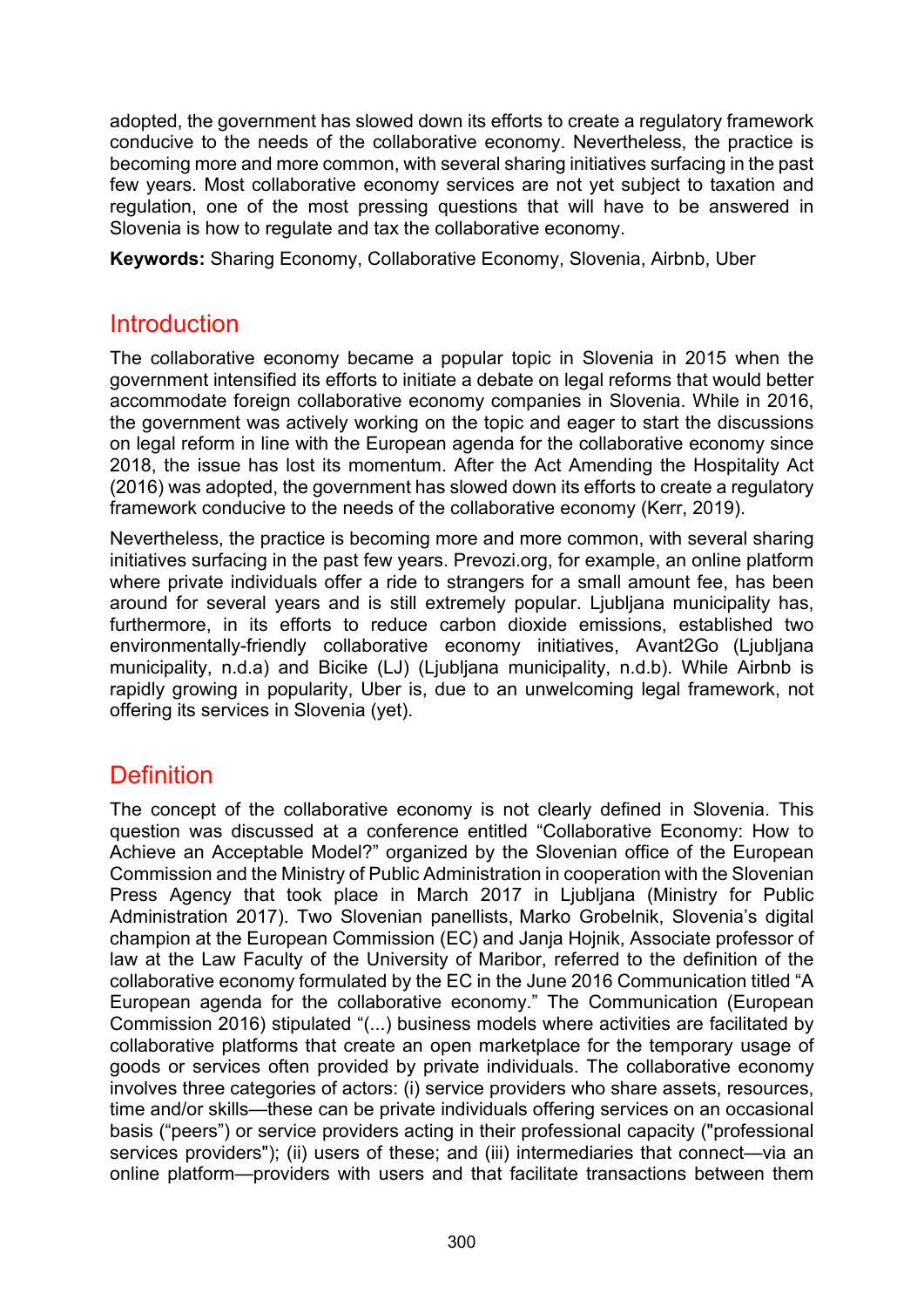("collaborative platforms"). Collaborative economy transactions generally do not involve a change of ownership and can be carried out for-profit or not-for-profit." One of the panellists, Ms Tea Jarc from Mladi plus Union Association, was critical of the term "sharing" or "collaborative" economy, stating that, since in reality, no actual sharing takes place, "platform economy" or "economy on-demand" would be a more suited term. Dr Janja Hojnik pointed out that there are too many varieties of the "sharing economy" to create a single definition, as there is a huge difference between non-profit services such as Couchsurfing and those, whose business model is directed towards profit (e.g., Uber). However, dr. Hojnik found the above-mentioned European Commission definition to be a good starting point. Similarly, the government working group on the collaborative economy does not have a unified opinion on how the collaborative economy should be defined and how the issues that arise from it should be legally dealt with in Slovenia (Kralj 2017).

As elsewhere in the EU, in Slovenia, the term "sharing economy" (in Slovenian "delitvena ekonomija") is interchangeably used with the term "collaborative economy" (in Slovenian "sodelovalna ekonomija"). While the former has been used frequently at the birth of the phenomenon, since 2016, the latter has prevailed. Rok Kralj, the author of the first book on the collaborative economy in Slovenia in 2013, defines the term "delitvena ekonomija" as "a common notion for diverse socio-economic models at the local, national and global level which allow everyone easy access to goods and services when they need them, without having to necessarily buy them or become their owner (Kralj 2017).

# Key Questions

The central question that remains unanswered is how to comprehensively regulate the field of the collaborative economy while also keeping in mind the need to protect the worker, the consumer as well as the state. The Slovenian government is aware of the fact that in several cities worldwide, due to the fact that a number of people have been buying properties with the sole purpose of renting them out on Airbnb, residents are struggling to afford rent in the city centres and have thus been pushed to the periphery. Consequently, the government is aware of the need for regulation as well as the importance of understanding new economic models before they can be regulated while also taking into account the fact that it is important not to excessively regulate and stifle them.

In light of the changing nature of work today, a question that likewise arises is how to ensure economic, social, and legal security to workers in the collaborative economy and who will be the stakeholders in the social dialogue with the government (STA science 2019).

Another relevant issue associated with the collaborative economy is the need to transform our economic model from linear to circular, in which resources are reused, recycled, and remanufactured. There is thus a need to figure out what systemic approach and what partnership is required for such a transformation and the role that the collaborative economy can play in it.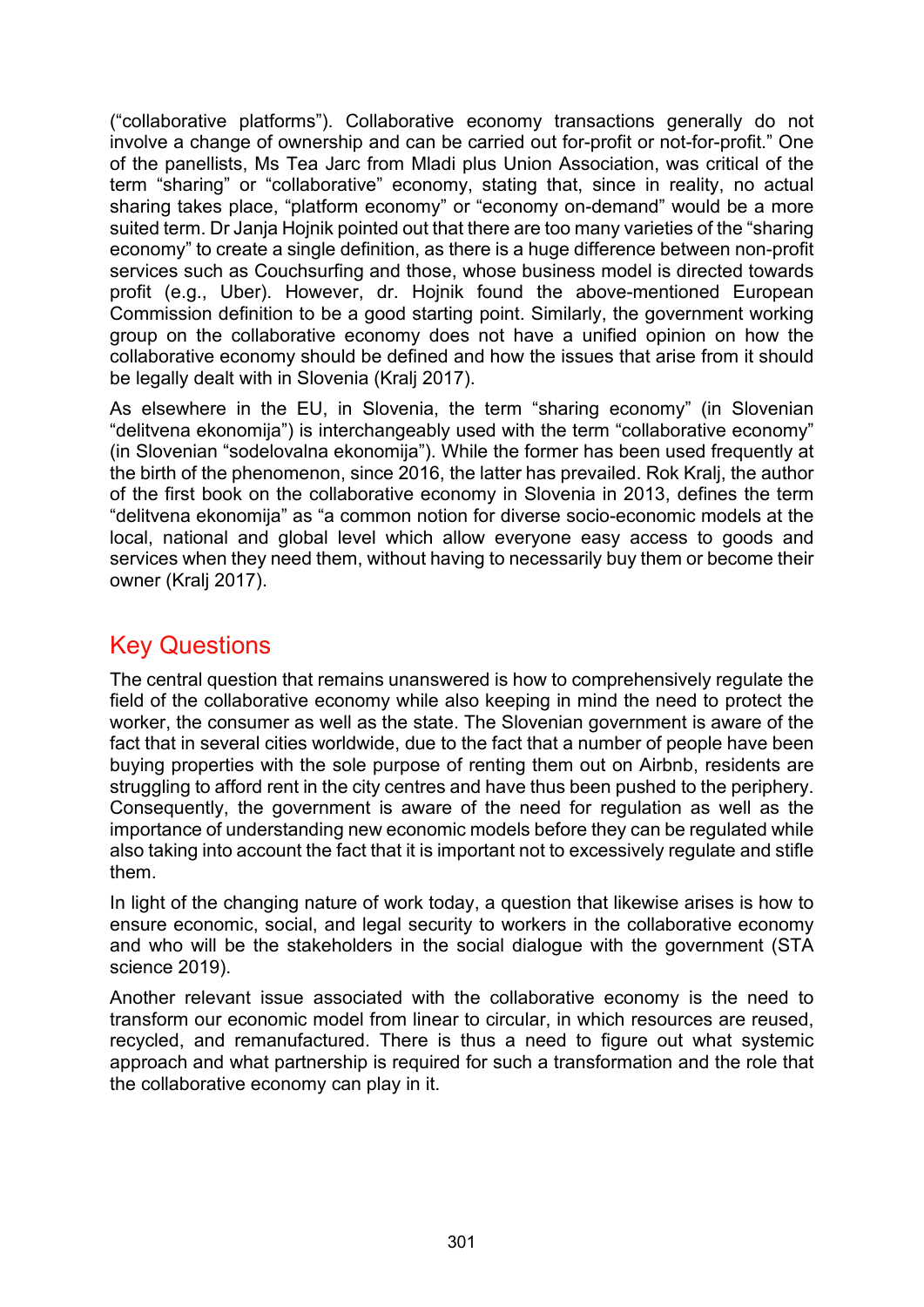# **Examples**

As elsewhere, the main two types of the collaborative economy in Slovenia are the non-profit and the for-profit model. A for-profit platform for sharing electric cars was established in July 2016, with the support of the Ljubljana municipality and under the auspices of the Minister of Public Administration for the Republic of Slovenia. The company Avant2Go uses electric vehicles through a car-sharing model that started with 30 cars with the goal of expanding their network of cars to 500 in a few years.

Slovenia, which is one of the first countries in the world to use electric vehicles in the state administration through the model of car-sharing, is also one of the countries with the highest number of cars per capita, with over 600 cars per 1,000 people and over 1.2 million registered vehicles. With up to 95% of cars being parked all the time, the model of car-sharing should improve their efficiency and change the current understanding of vehicle ownership (Emerging Europe 2017).

The Ministry of Infrastructure has prepared a strategy and an action plan to promote the use of alternative fuels, which also includes measures to further promote e-mobility. The model of car-sharing represents a significant potential to expand the network throughout the country, thus promoting the concept of e-mobility, especially in urban centres. Avant2Go vehicles are technologically advanced, with no emissions of greenhouse gasses. By implementing this project, the state administration wants to bring the user experience of sharing electric vehicles closer to a wider range of citizens and decision-makers as well as accelerate Slovenia's development. In 2012, a carsharing platform Posodiavto.si was established, which was an online platform with a low monthly subscription where individuals who want to hire cars and those that are prepared to rent them meet. According to its creators, their primary goal was community building, not profit. The model, which is not operating anymore, was not turning a massive profit. However, since it was still not completely free, it belonged somewhere in the middle of the two extremes (for-profit and not-for-profit).

"Loopy Slovenia" circular bus service enables one to ride across Slovenia in two separate loops. At each stop, you can spend approximately 2 hours and see the sights before continuing your loop towards Ljubljana. It can be very difficult for a visitor to use public transport to travel in Slovenia, so the bus service was created as a transport solution to take visitors around the country, stopping at the main tourists' spots on the way practically free of charge.

#### Project APPLAUSE (1.11.2017–31.10.2020): The Case of Innovative Wood Products in Centre of Reuse

Addresses unsolved questions with regard to invasive alien plant species in terms of the zero waste approach and circular economy. At present, plants are composted or incinerated, and with the pilot project for processing plants into paper at a semiindustrial level, it has been proved that they can be utilised for other useful purposes. The proposed system of managing invasive foreign plants is based on education and cooperation with the citizens of Ljubljana and three principles of operation: "Do-ityourself," "Process with us," and "Bring to the collection centre."

Invasive Alien Plant Species (IAPS) are one of the biggest challenges in European ecosystems. They displace local vegetation, destroy agricultural land and cause damage to the European economy in billions of euros every year. Many of them are daily removed and mainly burned. The Applause project addresses unsolved questions regarding invasive alien species in terms of the zero-waste approach and circular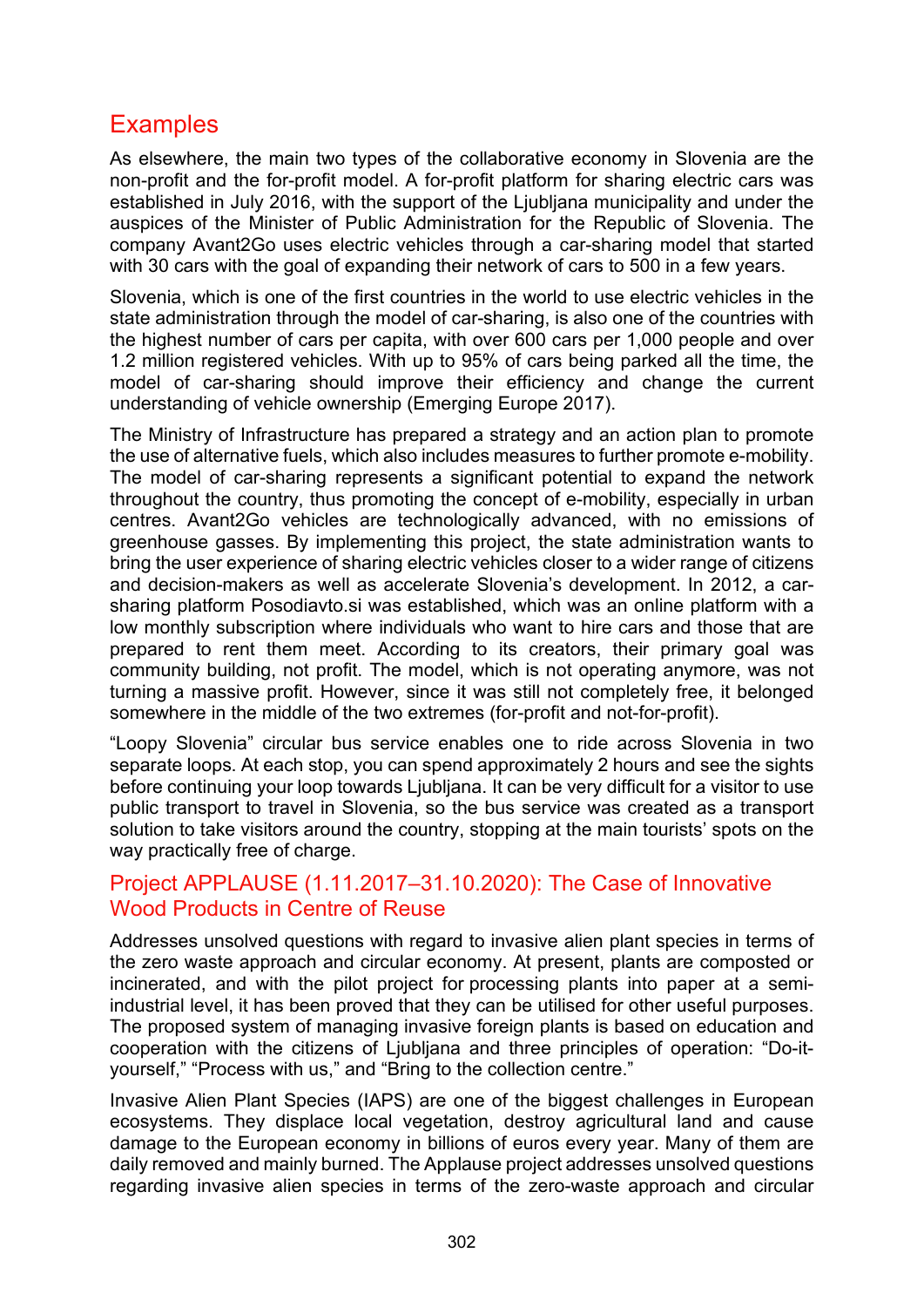economy. By recognising the potential of IAPS, Applause aims to introduce sustainable production processes for transforming the biomass of collected plants into useful products made of wood and paper. One of the biggest challenges is to develop a successful and trustworthy circular economy model, finding a new use for all parts of collected IAPS and upcycling the residual materials. The project addresses the widest possible circle of stakeholders: kindergartens, schools, pupils, students, households, property owners, companies, tourists, professional organizations (Plavčak et al. 2019).

#### Donar Chairs Manufacturing Company

Rethinking our philosophy of socially responsible, sustainable design; they have created a simple but unique chair made of recycled Felt (60% recycled PP bottles and 40% non-woven textile). Two pieces are linked with straps and can be combined in compositions of various lengths or stored in vertical stacks. Re-inventing the flexibility of Felt and its ergonomics by using just heat and pressure, Donar achieved comfortable seating by adapting the shape to the human body. Donar brings together its own knowledge and design in order to manufacture perfect chairs in which the human body does not feel the stress of prolonged sitting. It swears with ergonomic solutions and high-quality manufacturing practices. Donar's mission is green, sustainable development, and it is well-aware of the environmental impact of materials. Products must have a long life, although Donar recycles chairs, which are then sold at much lower prices (Spirit Slovenia 2017).

#### Melu Company Internal Doors VINO

The joinery MELU follows a sustainable policy. Care for quality already starts in grow phase-high-quality product has to be made of a healthy tree. In the context of environmental production MELU implemented a closed production system in the frame of which they eliminate waste by producing sub-products-briquettes and pellets for heating.

Joinery MELU uses only natural materials; also, adhesives and colours are waterbased. The internal doors of Vino are built from French oak wine barrels, which lend the product a special touch. The doors are made entirely from solid wood, brushed and oiled and therefore safe, as well as human and environmentally-friendly. With their contemporary design and superior quality, they are able to meet the highest expectations of modern living.

On the other end of the spectrum are non-profit initiatives, such as "Slovenia's first Library of Things." Borrowing items not used regularly by a single person is an innovative approach to confronting the economic crisis since it enables individuals to use items, they might otherwise not be able to afford. As well as reducing financial costs, the "sharing economy" is saving space and fostering social capital at the neighbourhood level (space offers opportunities for socializing and cooperation not only through coincidental run-ins but also through hosting various events).

A number of not-for-profit initiatives based on the concept of exchange have been set up as well; two representative examples are "Izmenjevalnica" (clothes swap initiative) and "Zelemenjava" (exchange of seeds and surplus products from the garden). In these two cases, there is no real online platform where the exchange would take place—an online presence merely serves the purpose of advertising the initiative and the exchange events that take place.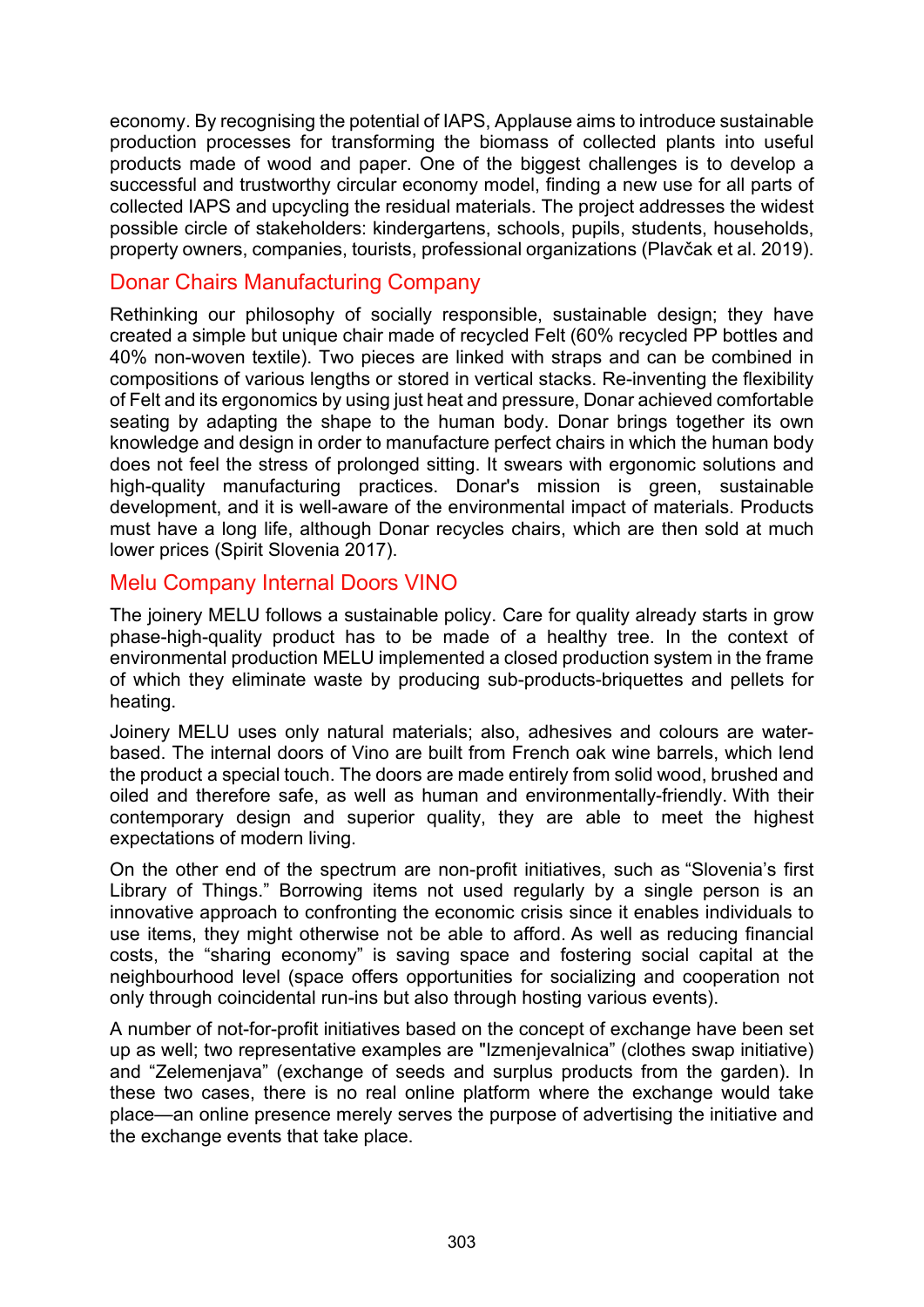During the European Capital of Culture (ECC) in the program context of the Urban Furrows and in cooperation with the inhabitants of Maribor, the idea of the first community garden in Slovenia was raised. The project Common urban ECO garden (Smart City Maribor initiative 2019) continues to evolve primarily through the voluntary work of people and, as such is one of the sustainability impacts of the ECC. For the implementation of the project, the gardeners founded the Urban Eco Garden Association, which has received from the city municipality a rent for a symbolic price and has, on the other hand, committed to collectively maintain and care for the entire area of gardens.

# **Context**

In the past few years, two working groups, comprised of government officials from various ministries, have been established and have started working on legal reforms that would secure a legal framework for the labour, tax, and consumer protection aspects of the collaborative economy (Ministry of Economic Development and Technology 2017). The first working group, set up in September 2015, was unsuccessful, leading to stricter controls over the accommodation providers. The second group, led by the Ministry of Economic Development and Technology and established in November 2016, has a wider scope of activities. The group has been examining existing rules in all aspects relevant to collaborative economy and plans to propose legal reforms to allow all service providers a framework within which they can carry out their activities legally (Ministry of Economic Development and Technology 2017). The working group has been taking into account the need to separate non-profit and for-profit services as well as professional and temporary provision of services, ensure consumer protection and the protection of rights of employees and of selfemployed individuals, as well as the need to define contractual obligations that might arise between users and service providers (Ministry of Economic Development and Technology 2017).

Kerr (2019) from the Ministry of Economic Development and Technology reports that the government has focused predominantly on temporary accommodation rental and transport of passengers since these two areas are by far the most extensive in terms of market share in the context of the collaborative economy. Furthermore, these two topics raise the most concerns in regard to possible legal violations by service providers regarding tax evasion and labour law infringements. The government's activity to accommodate a collaborative economy in Slovenia thus resulted in two legal reform initiatives. The first one is the Act Amending the Hospitality Act (2016), which was adopted on July 16th, 2016. The current legal framework allows individuals to rent out accommodation through Airbnb only if they are doing so occasionally, not more than five months a year and offering a maximum of fifteen beds. These individuals must register as property owners (sobodajalec) in the Business Register of Slovenia. Service providers may also choose to conduct their services as independent entrepreneurs (samostojni podjetnik) or through a legal entity or association in line with the Companies Act (2006), in which case their business must be registered to operate as a hospitality business (Pravni SOS 2017). The taxation is comparable to all other traditional accommodation providers (Gole 2017), and the fine for illegal renting out of rooms for tourism purposes is between 400 and 30,000 EUR (Financial Administration of Republic of Slovenia 2017). According to the Minister of Economic Development and Technology, the above-mentioned Companies Act is a suitable framework for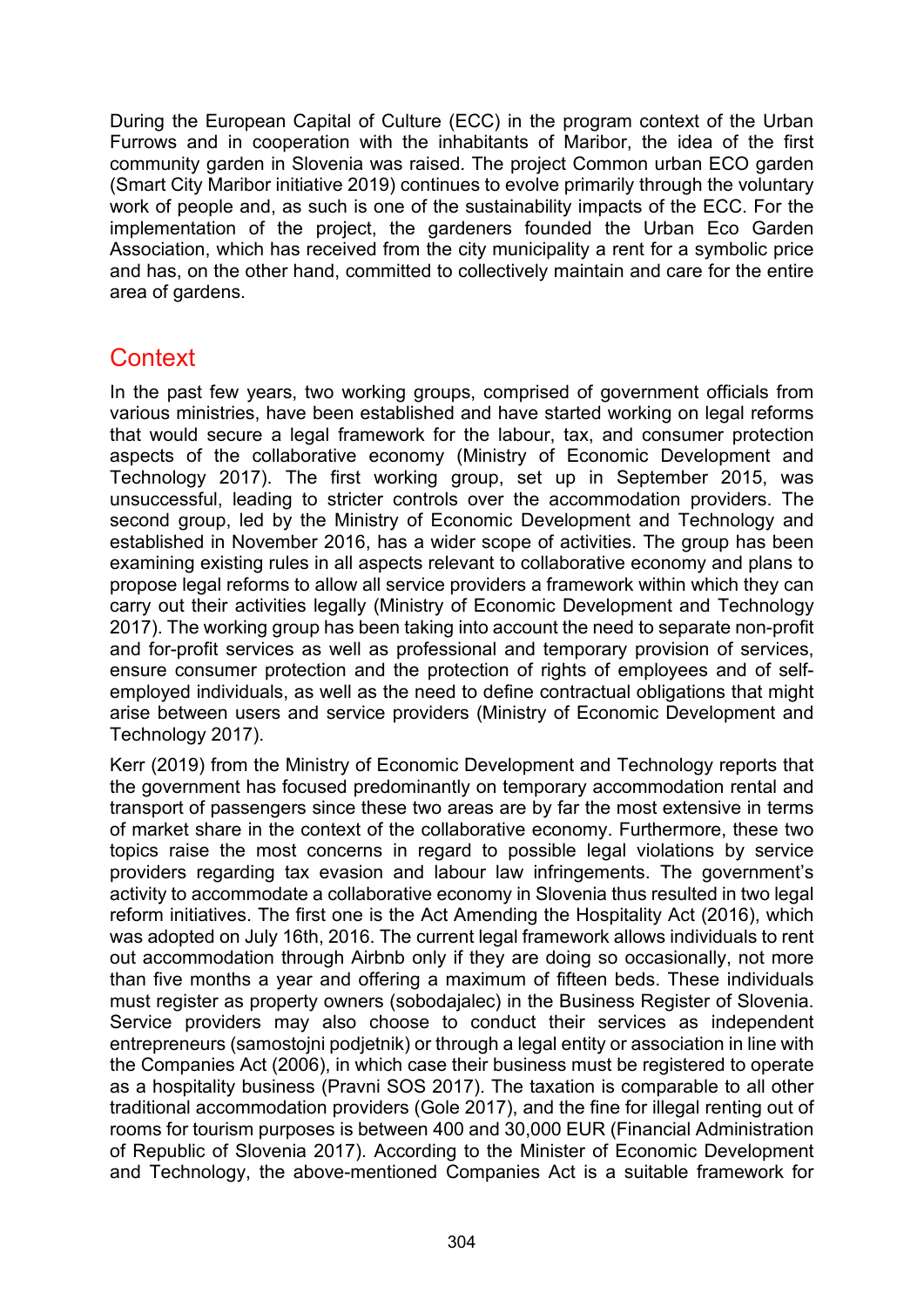renting out rooms. However, the Housing Act (2003), which is in the jurisdiction of the Ministry for Environment, is deemed problematic as it requires the person who is renting out accommodation to obtain consent from 75% of the condominium owners beforehand, aside from a number of other demands that must be fulfilled. Korenč, a consultant for accommodation renting, reports that almost none of the accommodation providers are able to fulfil all of the demands, which leads to almost 80% of service providers operating in the legal grey zone. The Ministry for Environment has not been inclined to lower the number of required consents in the past few years, meaning that legal reform will most likely not occur in the near future (Hreščak 2018).

The second focus point of the Slovenian Government when it comes to the collaborative economy is transport. A good example of sharing of underutilized means or services in the field of transport that exists in Slovenia is the online platform prevozi.org (n.d.), which links individuals who offer and seek long-distance transportation with reimbursement by other passengers determined by the driver (Vlačič and Pavliha 2018). The platform is unproblematic from a legal regulation point of view since the website does not charge a commission to its users, nor does it have any influence or control over the service providers and is therefore carrying out a nonprofit activity. The opposite is true for a platform such as Uber, which would be compelled to comply with the Road Transport Act (2006) if it was to operate in Slovenia. The Act, however, effectively makes it impossible for Uber to operate as it does not allow for new forms of passenger transport (Poles 2018). Since occasional transport is only reserved for a predetermined group of passengers, Uber drivers could only offer their services in line with the provisions that regulate taxi drivers. According to these provisions, Uber drivers would have to properly mark their vehicles (Act Amending the Road Transport Act 2019), require a licence from the municipality (in case the municipality would have introduced permits), a licence for auto-taxi transport at the national level and would also have to use a taximeter (Road Transport Act 2006) which is not in line with Uber's business concept. Since, in the case of Uber and other similar initiatives, the price of the transport is arranged ahead, the demand for extra protection in the form of a taximeter is unnecessary (Act Amending the Road Transport Act 2019).

Due to these legal obstacles, The Ministry of Infrastructure drafted the Act Amending the Road Transport Act (2019) that aims to include new forms of the collaborative economy in the area of passenger transport and introduces a new form of passenger transport ("car and driver hire") (Ministry of Infrastructure 2018). The Act, among other things, also reduces the administrative barriers for the operation of taxi services which would make it easier for them to compete with new forms of passenger transport. It has, however, not been adopted yet. According to Kerr (2019), the government has lately been prioritising other issues.

In March 2018, the Parliament considered the proposal for the Act on the Functioning of Online Platforms of the Collaborative Economy (2018); however, the procedure came to a halt due to the end of the term of the Parliament and has not continued since. If the debates will continue and the law is adopted, Slovenia will be one of the first EU Member States with a comprehensive regulatory framework for the collaborative economy business models (Poles 2018).

In the past year, the work of the interdepartmental working group on the collaborative economy and the regulatory activities of the government have come to a stall (Kerr 2019). On the other hand, Slovenians appear to have a positive attitude towards the collaborative economy. According to Kralj (2013), in 2013, almost 60% of respondents were interested in joining organized forms of sharing, 36.8% were open to the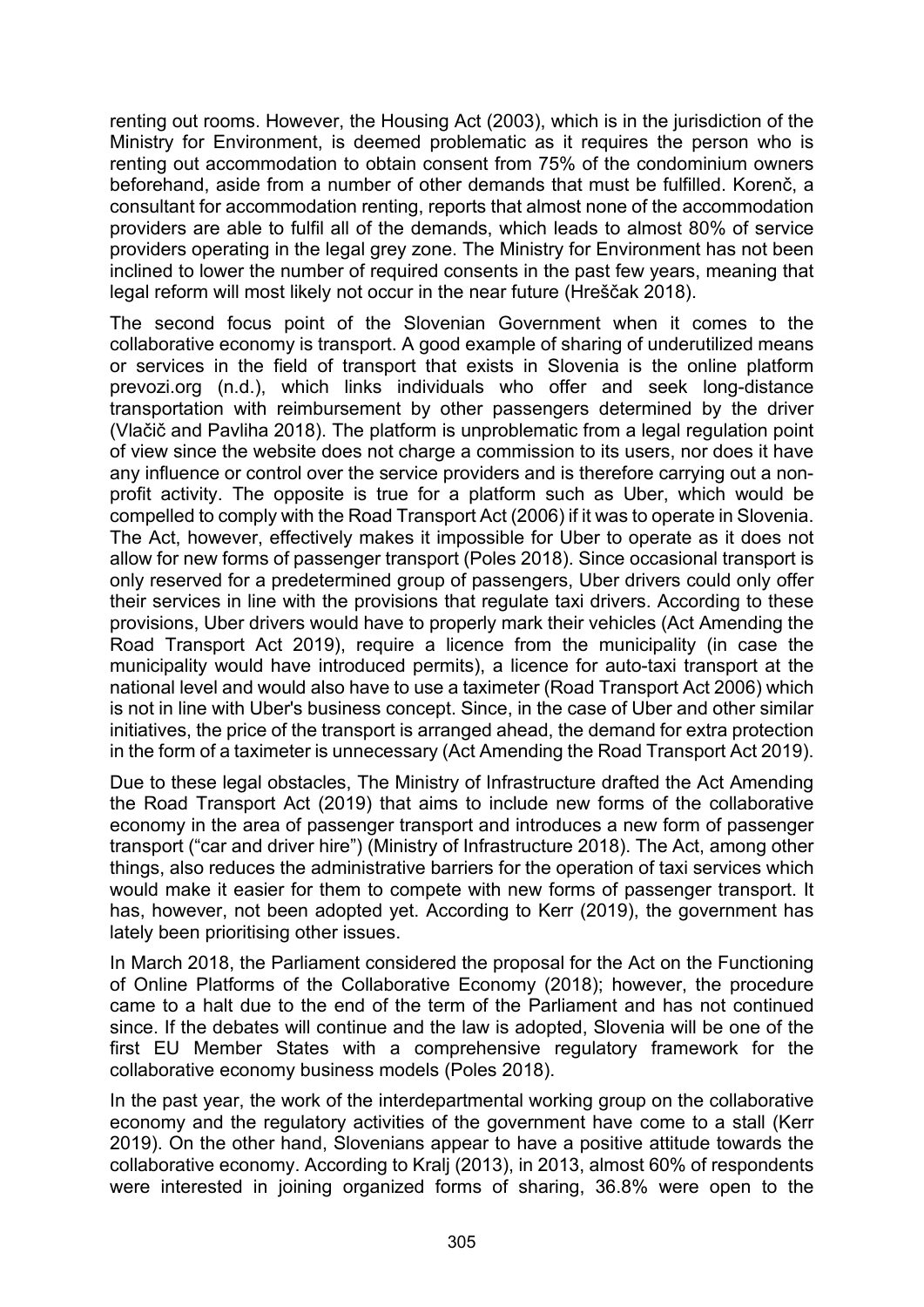possibility, and only 4% were not interested. The positive disposition towards collaborative economy was likewise confirmed in a study conducted in 2018 by Fir (2018).

# **Developments**

The circular economy is one of Slovenia's strategic development priorities. It is closely tied to the Sustainable Development Goals (SDGs) and included in key national documents such as "A Vision for Slovenia in 2050," "Slovenian Development Strategy 2030," as well as in "Slovenia's Smart Specialisation Strategy." The strategy's main goal is to improve the quality of life for everyone. Priority areas within the wider framework of natural resources: food system, forest-based value, manufacturing, and mobility (Godina Košir 2018).

The transition from linear to circular models in companies can take many forms, such as:

- Circular (Eco) Design—designing products in a modular way, facilitating repairs, maintenance, modifications, restoration, dismantling, recycling, etc.
- Transitioning from products to services—the consumer becomes a user and pays for a service, while the ownership of the product remains with the manufacturer, enabling them to focus on more durable, longer-lasting products at a higher cost, with a longer life and designed according to the principles of circular design, so that the materials used can be employed as efficiently as possible, reducing the material costs and price risks.
- Industrial symbiosis—various stakeholders exchange between one another materials/raw materials that were once declared to be waste. This means that the number of waste decreases while the practical value of the materials increases.
- Closing energy loops—the energy surplus of one economic subject can be used as energy input by another, or perhaps it can be advantageously used within the same company. In this way, the effectiveness of energy use is greatly increased, the costs go down, and the negative effects on the environment are decreased.
- Waste management systems and [waste-to-energy](https://www.sciencedirect.com/topics/engineering/waste-to-energy) as an important part of the circular economy (Malinauskaite et al. 2017).

#### **Issues**

An issue in regard to the development of the collaborative economy in Slovenia is that top-down strategies have not been particularly enabling existing bottom-up initiatives. As mentioned above, due to intricate legal demands that must be fulfilled by property owners if they want to rent out their rooms through Airbnb, in 2017, around 80% of accommodation providers in the capital avoided paying taxes and rented out accommodation illegally (Habjanič 2017). Korenč reports the same number for 2018 (Hreščak 2018).

The Ministry of Economic Development and Technology strongly believes that it is important to level the playing field between regular providers of services and those who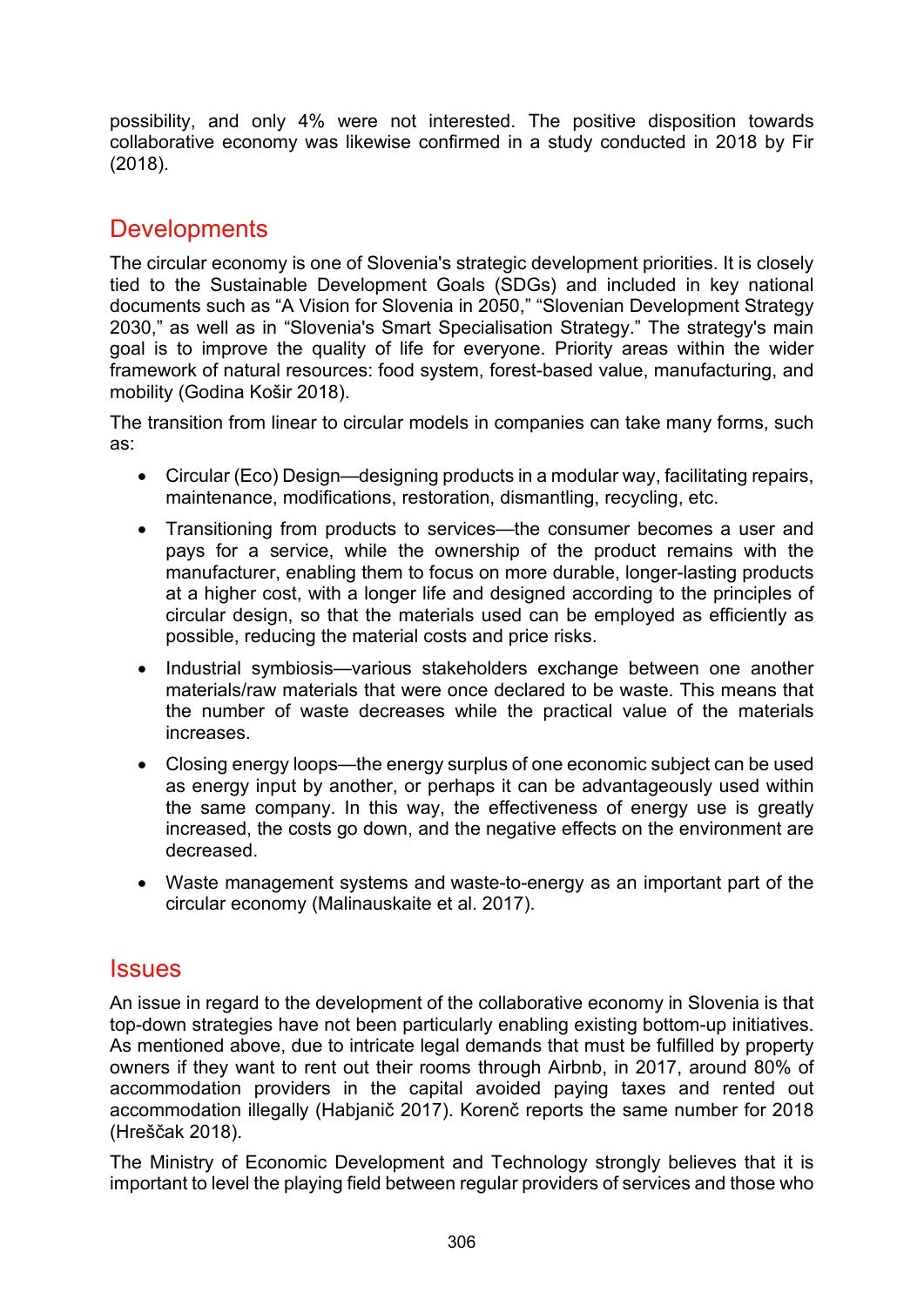offer them on a temporary basis, such as, for example, Uber drivers. However, in practice, there has been a halt in the activities of the government in the past year (Kerr 2019).

The most pertinent issue thus remains the above-mentioned Housing Act as well as the stalled progress on the amendments to the Road Transport Act and the newly proposed Act on the Functioning of Online Platforms of the Collaborative Economy.

Looking at the bigger picture, the Slovenian government, like others around the world, will have to give serious thought to the disruption and the consequences that major forprofit platforms are causing to their economies, labour markets and the environment, As has been pointed out, platforms such as Uber are far from collaborative as their (primary) goal is not an exchange of services between individuals but making a profit for the company's shareholders. It is thus of critical importance for researchers to make a deliberate stance on the importance of adequately labelling these platforms.

# Other Major Players

#### University Research

- The roadmap towards the circular economy in Slovenia. Ministry of the environment and the spatial planning of the Republic of Slovenia.

The roadmap shows the way; it opens up a space for debate and for more detailed definitions of priority areas and activities, which, if given appropriate support, transdisciplinary collaboration, and suitable regulations, will draw the circular maps of our country and our planet (Godina Košir 2018).

Keywords: [Circular economy,](https://dk.um.si/Iskanje.php?type=napredno&stl0=KljucneBesede&niz0=Circular+economy&lang=slv) Slovenia, vision, circular economy, Slovenian Development Strategy 2030, smart specialisation

Potentials of implementing circular economy in Slovenia.

The circular economy is a new model of the economy, which was created in response to the linear model of the economy. The massive depletion of resources for the production of products which at the end of their life cycle become waste no longer correspond to the needs of companies in the globalised world. In Slovenia, the circular economy is among the strategic development priorities. The transition from linear to circular economy is not a choice but a necessity. One of the opportunities for Slovenia is collecting and recycling for reducing dependence on imported materials and retaining value in the domestic economy (Ojsteršek 2018).

Keywords: [Circular economy,](https://dk.um.si/Iskanje.php?type=napredno&stl0=KljucneBesede&niz0=Circular+economy&lang=slv) [limited resources,](https://dk.um.si/Iskanje.php?type=napredno&stl0=KljucneBesede&niz0=limited+resources&lang=slv) [reuse,](https://dk.um.si/Iskanje.php?type=napredno&stl0=KljucneBesede&niz0=reuse&lang=slv) [changing application](https://dk.um.si/Iskanje.php?type=napredno&stl0=KljucneBesede&niz0=changing+application+patterns&lang=slv)  [patterns,](https://dk.um.si/Iskanje.php?type=napredno&stl0=KljucneBesede&niz0=changing+application+patterns&lang=slv) [efficient use of resources,](https://dk.um.si/Iskanje.php?type=napredno&stl0=KljucneBesede&niz0=efficient+use+of+resources&lang=slv) [recycling](https://dk.um.si/Iskanje.php?type=napredno&stl0=KljucneBesede&niz0=recycling.&lang=slv)

- An analysis of the possibilities for the implementation of the circular economy principle in Slovenia (Bernat 2016)

Keywords: [Slovenia,](https://repozitorij.uni-lj.si/Iskanje.php?type=napredno&stl0=KljucneBesede&niz0=Slovenia&lang=slv) [economic development,](https://repozitorij.uni-lj.si/Iskanje.php?type=napredno&stl0=KljucneBesede&niz0=economic+development&lang=slv) [sustainable development](https://repozitorij.uni-lj.si/Iskanje.php?type=napredno&stl0=KljucneBesede&niz0=sustainable+development&lang=slv), [renewable](https://repozitorij.uni-lj.si/Iskanje.php?type=napredno&stl0=KljucneBesede&niz0=renewable+energy+resources&lang=slv)  [energy resources,](https://repozitorij.uni-lj.si/Iskanje.php?type=napredno&stl0=KljucneBesede&niz0=renewable+energy+resources&lang=slv) [recycling,](https://repozitorij.uni-lj.si/Iskanje.php?type=napredno&stl0=KljucneBesede&niz0=recycling&lang=slv) [environmental protection,](https://repozitorij.uni-lj.si/Iskanje.php?type=napredno&stl0=KljucneBesede&niz0=environmental+protection&lang=slv) [raw materials,](https://repozitorij.uni-lj.si/Iskanje.php?type=napredno&stl0=KljucneBesede&niz0=raw+materials&lang=slv) [waste](https://repozitorij.uni-lj.si/Iskanje.php?type=napredno&stl0=KljucneBesede&niz0=waste+material&lang=slv)  [material,](https://repozitorij.uni-lj.si/Iskanje.php?type=napredno&stl0=KljucneBesede&niz0=waste+material&lang=slv) [trends,](https://repozitorij.uni-lj.si/Iskanje.php?type=napredno&stl0=KljucneBesede&niz0=trends&lang=slv) [futurology](https://repozitorij.uni-lj.si/Iskanje.php?type=napredno&stl0=KljucneBesede&niz0=futurology&lang=slv)

Circular economy: a developmental model for reducing environmental impacts and improving competitiveness and wellbeing (Kržnik 2016)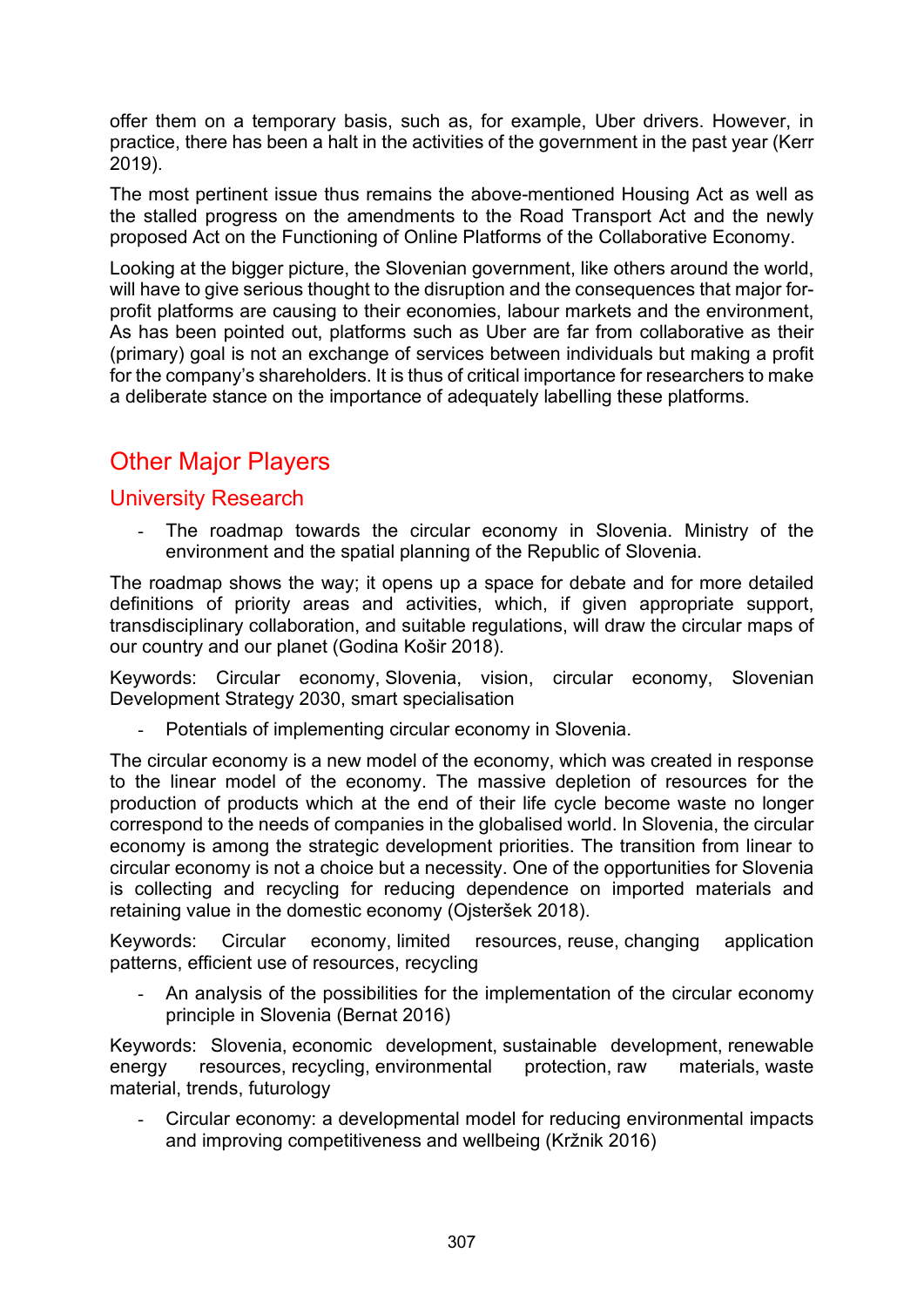Keywords: Slovenia, EU, China, economic development, economic growth, models, sustainable development, environmental protection, production, consumption, efficiency, measurements

- The principles of circular economy in the health care sector (Kogelj 2016)

Keywords: [circular economy,](https://repozitorij.uni-lj.si/Iskanje.php?type=napredno&stl0=KljucneBesede&niz0=circular+economy&lang=eng) [sustainable development](https://repozitorij.uni-lj.si/Iskanje.php?type=napredno&stl0=KljucneBesede&niz0=sustainable+development&lang=eng), [environmental](https://repozitorij.uni-lj.si/Iskanje.php?type=napredno&stl0=KljucneBesede&niz0=environmental+protection&lang=eng)  [protection,](https://repozitorij.uni-lj.si/Iskanje.php?type=napredno&stl0=KljucneBesede&niz0=environmental+protection&lang=eng) [recycling,](https://repozitorij.uni-lj.si/Iskanje.php?type=napredno&stl0=KljucneBesede&niz0=recycling&lang=eng) [waste material,](https://repozitorij.uni-lj.si/Iskanje.php?type=napredno&stl0=KljucneBesede&niz0=waste+material&lang=eng) [case study,](https://repozitorij.uni-lj.si/Iskanje.php?type=napredno&stl0=KljucneBesede&niz0=case+study&lang=eng) [health services,](https://repozitorij.uni-lj.si/Iskanje.php?type=napredno&stl0=KljucneBesede&niz0=health+services&lang=eng) [Slovenia.](https://repozitorij.uni-lj.si/Iskanje.php?type=napredno&stl0=KljucneBesede&niz0=Slovenia&lang=eng)

#### Unions or Organizations Looking at Worker Concerns, Commercial Lobbying Groups, and Membership Organizations

- Circular change: A private non-profit organization with a strong international network serving as the best entry point for circular economy projects across Europe (Circular change 2019).
- Project Retrace: A Systemic Approach for Regions Transitioning towards a Circular Economy.

RETRACE aims at promoting systemic design as a method allowing local and regional policies to move towards a circular economy when waste from one productive process becomes input in another, preventing waste from being released into the environment. RETRACE addresses the EU challenge of transitioning towards a circular economy following the priorities set up by the "Flagship Initiative for a Resourceefficient Europe" for a shift towards a resource-efficient, low-carbon economy to achieve sustainable growth as enshrined in Europe 2020 strategy and the EC Communication "Towards a circular economy: A zero waste programme for Europe" (Retrace 2019).

- Portal: CelCycle: Potential of local renewable sources: Wood biomass, green residuals, annual plants, exotic invasive plant species, and biomass waste are a rich source of raw materials—a chance to significantly reduce imports and use of fossil-based entities (CelCycle 2019).
- Centre of Energy Efficient Solutions CER: Challenges and opportunities for a low-carbon economy.

CER realises its vision by promoting tools for accelerating the green economy and green technologies (innovations, business models, finance, regulatory environment, taxes, incentives, impact measurement); cooperation, networking, openness, distribution in the development of green technologies (networking between different sectors, industries, actors, competitors, and partners); raising awareness of the positive, multiplier effects of the green economy (health, knowledge, education, green jobs, equity, raising GDP, security, the future); promotion of Slovenian knowledge, scientific achievements, technological breakthroughs in the field of green technologies and global networking and internationalization (Centre of Energy Efficient Solutions 2020).

### Future Directions of Research

Seeing that globally most collaborative economy services are not yet subject to taxation and regulation, one of the most pressing questions that will have to be answered, not just in Slovenia but also elsewhere in the world, is how to regulate and tax the collaborative economy. This issue is particularly pertinent if there will be the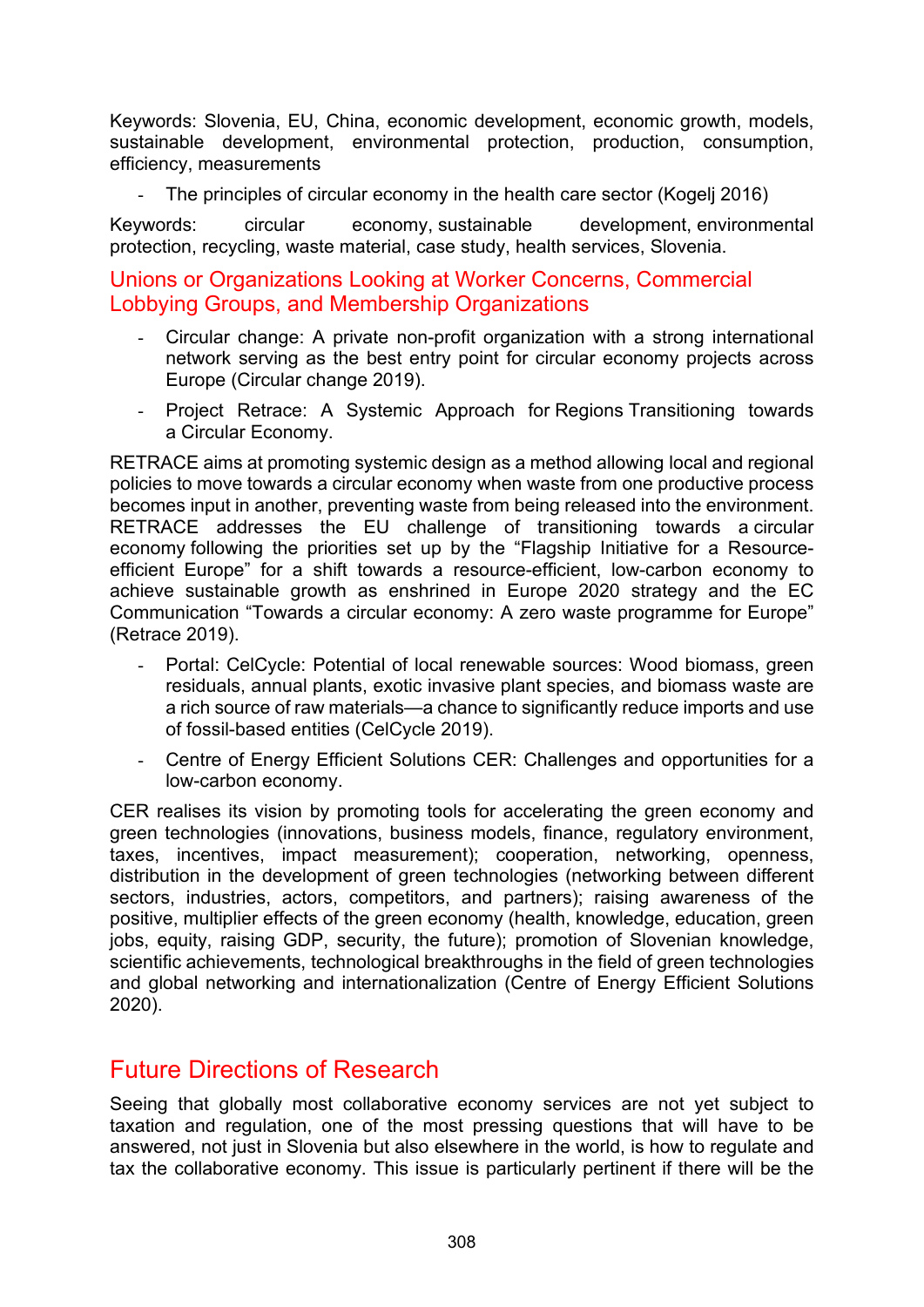continuous interest of the Slovenian government for Uber or other major platforms to enter the Slovenian market. The question is just how much regulation is ideal for boosting the sharing economy as well as mitigate its (potentially negative) collateral effects. When it comes to regulation and taxation, a distinction will have to be made between individuals who at times rent out their apartment to tourists through Airbnb to, for example, ease the burden of repaying their bank loans and between those who buy an apartment with the sole purpose of renting it out through Airbnb. While the first individual clearly fits under the sharing economy umbrella and should be allowed to do so without heavy regulation for a limited number of days per year, the latter is running a business like any other and should thus pay appropriate taxes, obtain permission from the neighbours and so forth (Pikon 2019). Since it seems that there are more and more individuals that fit under the second category in Slovenia (Pikon 2019), up to date research looking into the motivation of people for using the platform would be welcome.

Another relevant issue that needs to be addressed is the extensive amount of data on users and on providers gathered by the platforms (Narasimhan, Papatla, Jiang et al. 2018) that are becoming more and more visible as data market players. Companies tout the importance of access to data as a resource in the continuous growth of products and services. However, the lack of transparency and the potential of market power aggregation (Richter and Slowinski 2019) are issues that must be examined more closely and discussed at the policy level.

# **Summary**

The circular economy is one of Slovenia's strategic development priorities. It is closely tied to the Sustainable Development Goals (SDGs) and included in key national documents. The strategy's main goal is to improve the quality of life for everyone. Priority areas within the wider framework of natural resources: food system, forestbased value, manufacturing, and mobility (Godina Košir 2018). The transition from linear to circular models in companies can take many forms.

Opportunities of the collaborative economy arise in various areas. Firstly, collaborative platforms provide individuals with the opportunity to share their assets or time, followed by obtaining income in a more flexible manner than through regular employment. Further on, services rendered through collaborative platforms create new choices for consumers and increase market competition, all leading to an improvement in the quality of services offered by the traditional provider. Finally, collaborative platforms may also yield positive outcomes for the government (Miklolič et al. 2017). As most of the collaborative economy transactions are processed digitally and online, they are not only traceable but also provide an opportunity for more effective collection of taxes and other dues, provided that collaboration between the authorities and platforms is ensured.

# References

*Act Amending the Hospitality Act* (*Zakon o spremembah in dopolnitvah Zakona o gostinstvu (ZGos-D)*). (2016). Official Gazette Republic of Slovenia nb. 52/16. www.uradni-list.si/glasilo-uradni-list-[rs/vsebina?urlid=201652&stevilka=2298](https://www.uradni-list.si/glasilo-uradni-list-rs/vsebina?urlid=201652&stevilka=2298). Accessed: 3 August 2019.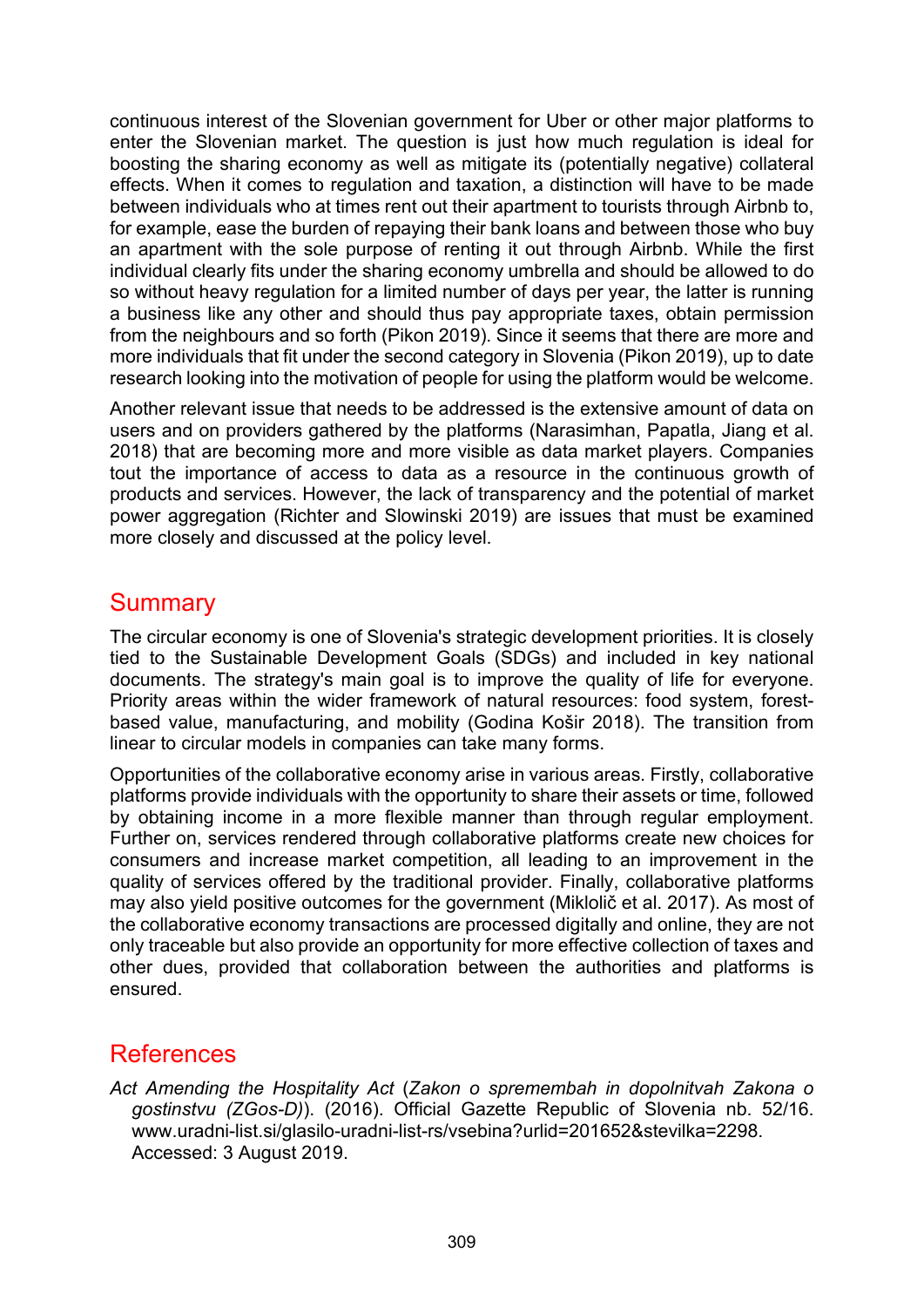- *Act Amending the Road Transport Act* (*Zakon o spremembah in dopolnitvah zakona o prevozih v cestnem prometu (ZPCP2G)*). Official Gazette Republic of Slovenia nb. 67/19. <http://pisrs.si/Pis.web/pregledPredpisa?id=ZAKO8069>. Accessed: 3 August 2019.
- *Act on the Functioning of Online Platforms of the Collaborative Economy* (*Zakon o delovanju spletnih platform sodelovalnega gospodarstva (ZDSPSG)*). www.pisrs.si/Pis.web/pregledPredpisa?id=ZAKO7873. Accessed: 03 August 2019.
- Bernat, B. (2016). *Analysis of collaborative economy* (Master's thesis, University of Ljubljana, Faculty of Economics, Slovenia).
- CelCycle (2019). *CelCycle.* [http://celkrog.si/?lang=en.](http://celkrog.si/?lang=en) Accessed: 15 March 2019.
- *Centre of Energy Efficient Solutions CER: Challenges and opportunities for a lowcarbon economy*. (2020).<http://cer-slo.si/en/> Accessed: 20 May 2020.
- Circular change. (2019) *Circular change.* www.circularchange.com Accessed: 15 March 2019.
- *Companies Act* (*Zakon o gospodarskih družbah (ZGD-1)*). Official Gazette Republic of Slovenia nb.65/09. [www.pisrs.si/Pis.web/pregledPredpisa?id=ZAKO4291](http://www.pisrs.si/Pis.web/pregledPredpisa?id=ZAKO4291). Accessed: 3 August 2019.
- *Economy in Central and Eastern Europe*. 4Liberty.eu. [http://visio-institut.org/wp](http://visio-institut.org/wp-content/uploads/2017/10/The-Regulatory)[content/uploads/2017/10/The-Regulatory-](http://visio-institut.org/wp-content/uploads/2017/10/The-Regulatory)Framework-of-the-Collaborative-Economy-in-Central-and-Eastern-Europe.pdf Accessed: 27 May 2020.

Emerging Europe. (16.10.2017). *Slovenia Sets Green Vehicle Deadline of 2030.*  [https://emerging-europe.com/news/slovenia-sets-green-vehicle-deadline-2030/.](https://emerging-europe.com/news/slovenia-sets-green-vehicle-deadline-2030/) Accessed: 1 August 2019.

European Commission. (02.06.2016). *Communication from the Commission to the European Parliament, the European Economic and Social Committee and the Committee of Regions: A European agenda for the collaborative economy.*  https://eur-[lex.europa.eu/legal](https://eur-lex.europa.eu/legal-content/EN/TXT/?uri=COM%3A2016%3A356%3AFIN)-

[content/EN/TXT/?uri=COM%3A2016%3A356%3AFIN](https://eur-lex.europa.eu/legal-content/EN/TXT/?uri=COM%3A2016%3A356%3AFIN) Accessed: 8 August 2019.

Financial Administration of Republic of Slovenia. *Renting out through Airbnb and Booking*.

www.fu.gov.si/zivljenjski dogodki prebivalci/oddajam stanovanje preko airbnb i [n\\_bookinga/](https://www.fu.gov.si/zivljenjski_dogodki_prebivalci/oddajam_stanovanje_preko_airbnb_in_bookinga/). Accessed: 2 August 2019.

- Fir, E. (2018). *Odnos slovenskih porabnikov do sodelovalne potrošnje* (Master's dissertation, University of Ljubljana, Faculty of Economics, Slovenia).
- Godina Košir, L. (2018). *The Roadmap towards the Circular Economy in Slovenia. Ministry of the environment and spatial planning of the Republic Slovenia.*  [www.vlada.si/fileadmin/dokumenti/si/projekti/2016/zeleno/ROADMAP\\_TOWARDS](http://www.vlada.si/fileadmin/dokumenti/si/projekti/2016/zeleno/ROADMAP_TOWARDS_THE_CIRCULAR_ECONOMY_IN_SLOVENIA.pdf) THE\_CIRCULAR\_ECONOMY\_IN\_SLOVENIA.pdf. Accessed: 9 August 2019.
- Gole, N. (16.06.2017). How to legally rent out through Airbnb?. *Delo*. [www.delo.si/gospodarstvo/finance/kako-zakonito-oddajati-prek-](https://www.delo.si/gospodarstvo/finance/kako-zakonito-oddajati-prek-airbnb.html)airbnb.html, Accessed: 3 August 2019.
- Habjanič, S. (22.07.2017). The successful ones manage to sell their story through Airbnb. *VAL 202*. https://4d.rtvslo.si/arhiv/reakcija/174483192.Accessed: 8 August 2019.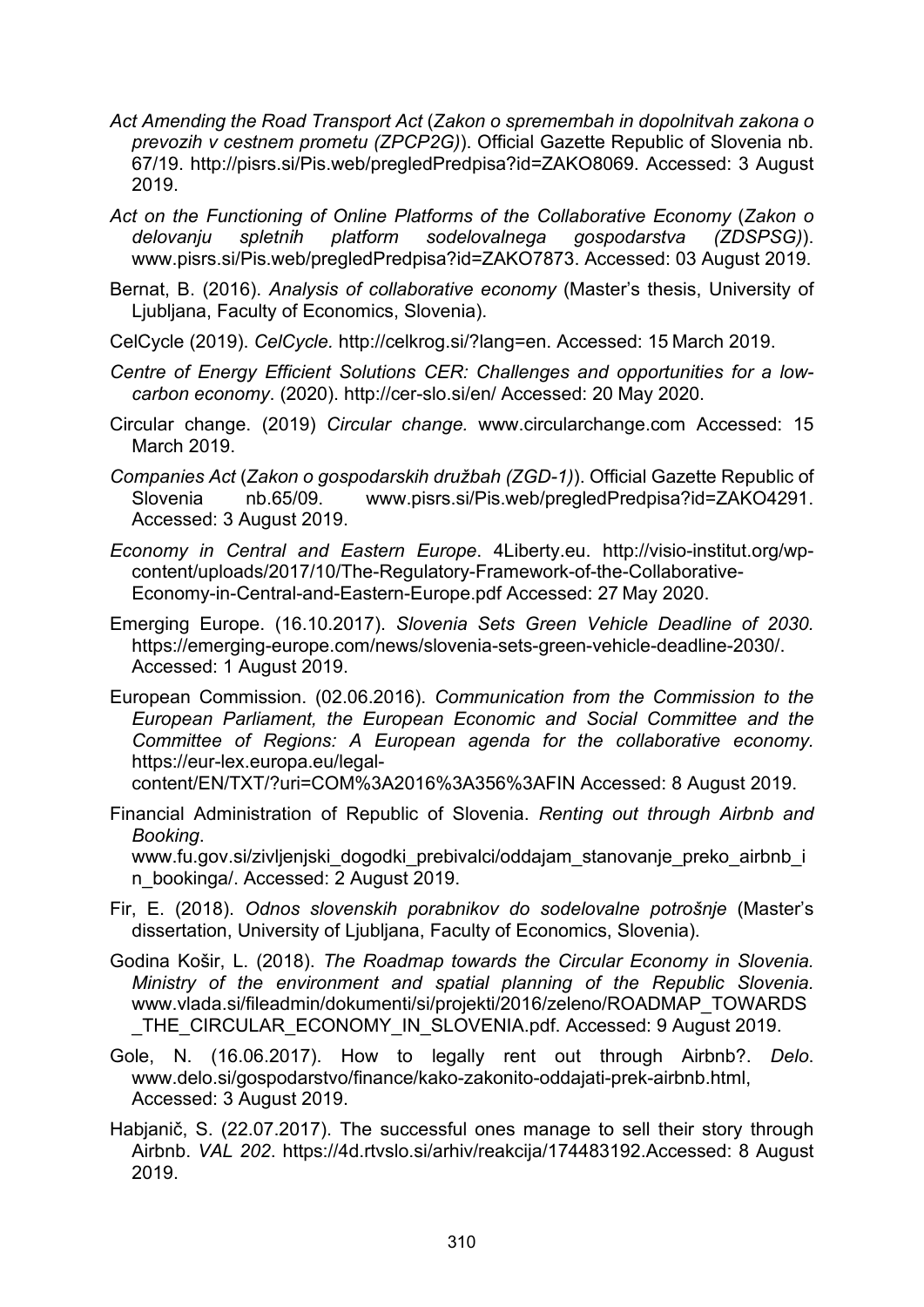- *Housing Act* (*Stanovanjski zakon (SZ-1)*) Official Gazette Republic of Slovenia nb. 69/03 [www.pisrs.si/Pis.web/pregledPredpisa?id=ZAKO2008](http://www.pisrs.si/Pis.web/pregledPredpisa?id=ZAKO2008) Accessed: 3 August 2019.
- Hreščak, A. (06.02.2018). Impractical laws and Airbnb speeding from the right. *Dnevnik*. [www.dnevnik.si/1042800614.](https://www.dnevnik.si/1042800614) Accessed: 5 August 2019.

Kerr, A. (06.08.2019). *Phone interview*.

- Kogelj, B. (2016). *The principles of circular economy in the health care sector.*  (Master's thesis, University of Ljubljana, Faculty of Economics)
- Kralj, M. (03.04.2017). Renting out apartments in the context of Airbnb to be limited to 30 days. *Dnevnik*. [www.dnevnik.si/1042767688/slovenija/oddajanje-stanovanj-po-](https://www.dnevnik.si/1042767688/slovenija/oddajanje-stanovanj-po-airbnb-bi-omejili-na-30-dni)Airbnb-bi[-omejili-na-30-dni.](https://www.dnevnik.si/1042767688/slovenija/oddajanje-stanovanj-po-airbnb-bi-omejili-na-30-dni) Accessed: 05 August 2019.
- Kralj, R. (2013). *Inovativni podjetniški modeli ekonomije delitve v Sloveniji* (Master's dissertation, DOBA Faculty, Maribor, Slovenia).
- Kralj, R. (06.04.2017). *Defining the sharing economy*. [https://za-misli.si/kolumne/rok](https://za-misli.si/kolumne/rok-kralj/3353-opredelitev-ekonomije-delitve)[kralj/3353-opredelitev-ekonomije-delitve.](https://za-misli.si/kolumne/rok-kralj/3353-opredelitev-ekonomije-delitve) Accessed: 5 August 2019.
- Križnik, E. (2016). *Circular economy: a developmental model for reducing environmental impacts and improving competitiveness and wellbeing*. School of Economics and Business, University of Ljubljana, Slovenia.
- Ljubljana municipality. (n.d.*a*). *Environmentally-friendly vehicles*. [www.ljubljana.si/sl/moja](https://www.ljubljana.si/sl/moja-ljubljana/promet-in-mobilnost/okolju-prijazna-vozila/)-ljubljana/promet-in-mobilnost/okolju-prijazna-vozila/. Accessed: 10 August 2019.
- Ljubljana municipality. (n.d.*b*) *Biking*. [www.ljubljana.si/sl/moja](https://www.ljubljana.si/sl/moja-ljubljana/promet-in-mobilnost/kolesarjenje/)-ljubljana/promet-in[mobilnost/kolesarjenje/](https://www.ljubljana.si/sl/moja-ljubljana/promet-in-mobilnost/kolesarjenje/). Accessed: 10 August 2019.
- Malinauskaite et al. (2017). Municipal solid waste management and waste-to-energy in the context of a circular economy and energy recycling in Europe. *Energy,* 141, 2013–2044 (2017). https:/[/doi.org/10.1016/j.energy.2017.11.128](https://doi.org/10.1016/j.energy.2017.11.128)
- Miklolič, P. et al. (2017). *Comparative study: The Regulatory Framework of the Collaborative*.
- Ministry for Infrastructure. (01.02.2018). *Public hearing on The Law amending the Law on Road Transport*. [www.mzi.gov.si/si/medijsko\\_sredisce/novica/8989/.](http://www.mzi.gov.si/si/medijsko_sredisce/novica/8989/) Accessed: 4 August 2019.
- Ministry for Public Administration. (29.03.2017). *Ministry for Public Administration organizes an international conference: Collaborative economy: how to achieve and acceptable model?* [www.mju.gov.si/si/novinarsko\\_sredisce/novica/8283/.](http://www.mju.gov.si/si/novinarsko_sredisce/novica/8283/) Accessed: 8 August 2019.
- Ministry of Economic Development and Technology. (05.01.2017). *Adopted by the Government*. [www.mgrt.gov.si/si/medijsko\\_sredisce/novica/browse/2/a](http://www.mgrt.gov.si/si/medijsko_sredisce/novica/browse/2/article/11987/11194/)rticle/11987/11194/. Accessed: 10 August 2019.
- Narasimhan, C., Papatla, P., Jiang, B. et al. (2018). Sharing Economy: Review of Current Research and Future Directions. *Customer needs and solutions,* 5, 93–106.
- Ojsteršek, R. (2018). *Potentials of implementing circular economy in Slovenia* (Master's thesis). Faculty of Economics and Business, University of Maribor.